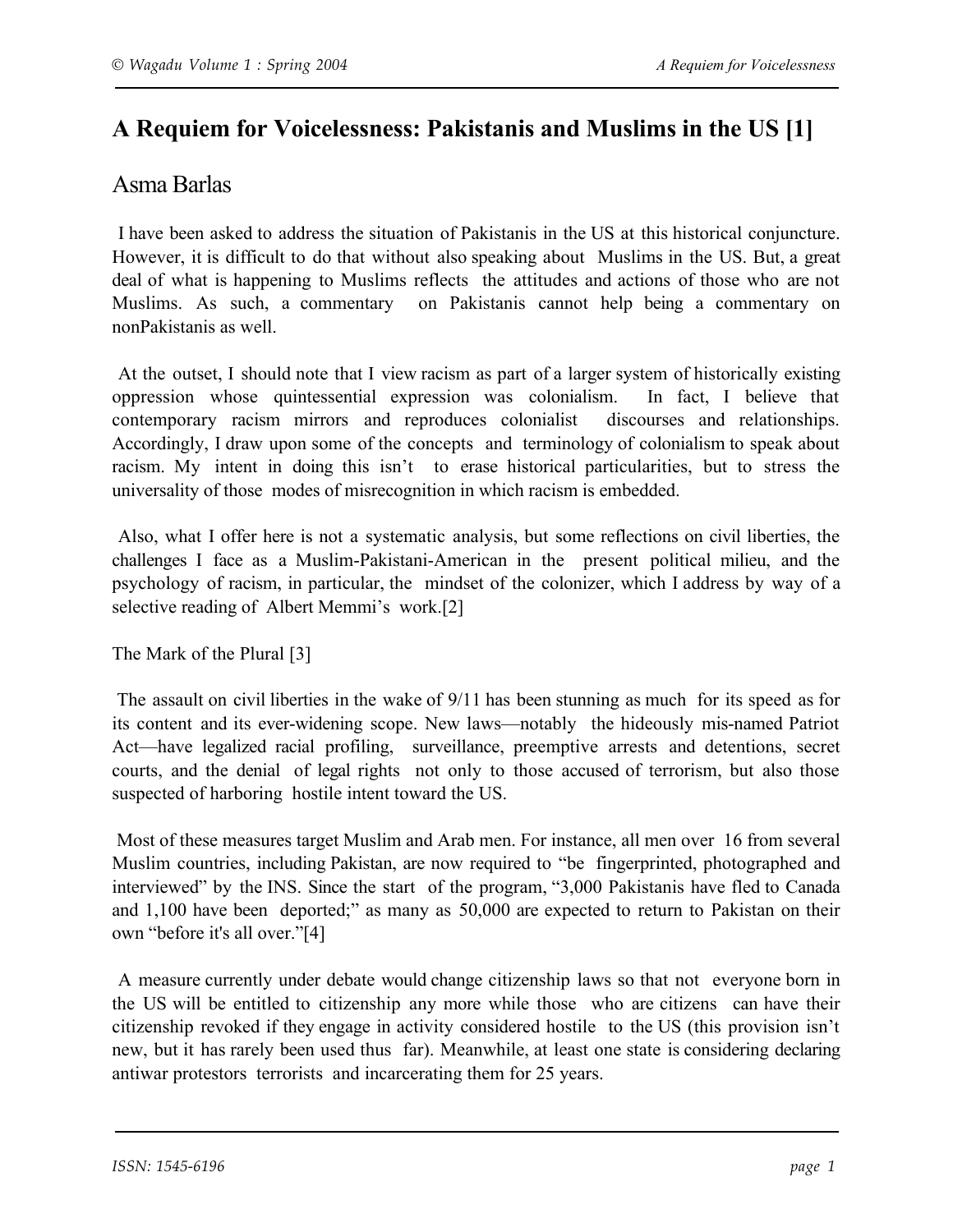Disturbingly, there is talk of making these measures—which have been represented as provisional safeguards at a time of war—permanently into the law of the land, and given how quickly some of these laws have been adopted, this doesn't seem impossible.

 I will leave it to the legal experts to discuss the impact of such laws on various groups, as well as on the constitutional framework within which citizens in electoral democracies exercise their rights. Instead, I want to focus on three other aspects.

First, as I noted, these measures basically are targeting Muslims and Arabs and while racial profiling is nothing new, it still begs the question of why it has been so easy to typecast Muslims and Arabs as terrorists, notwithstanding 9/11. I say "notwithstanding" because a tragedy, of whatever proportions, does not determine how one responds to it; nor are entire people always held culpable for the crimes of a few. Certainly, white people can claim uniquely individualized identities as a way of freeing themselves from the burdens of collective responsibility; thus Hitler remains Hitler and Timothy McVeigh Timothy McVeigh; neither becomes the essentialized essence of white folks.

But Muslims and Arabs and people of color cannot claim such individuality because they are always branded with the "mark of the plural," as Memmi calls it. As he says,

The colonized is never characterized in an individual manner [but] . . . entitled only to drown in an anonymous collectivity ('They are this.' 'They are all the same.'). If a colonized servant does not come in one morning, the colonizer will not say that she is ill, or that she is cheating, or that she is tempted not to abide by an oppressive contract. … He will say, 'You can't count on them.' … He refuses to consider personal, private occurrences in his maid's life; that life in a specific sense does not interest him, and his maid does not exist as an individual.[5]

This could be an elegy for Muslims and Arabs in the US today, who are being held hostage for the acts of a tiny minority of extremists that they themselves decry. I don't want to underestimate the role of fear and paranoia in generating a suspicion of Muslims but, again, this does not explain why the fear and paranoia take the form they do, namely, the depersonalization and dehumanization of Muslims. To understand that, we need to understand the deeply racist nature of the fear and paranoia.

And this brings me to the second point. It isn't accidental that such a massive assault on civil liberties has taken the form of an attack on the familiar, but still unrecognizable, "Muslim Other," to use a clichéd phrase that is still evocative of certain realities. The most obvious of these realities is that after more than 1,400 years, a majority of non-Muslim Westerners still don't know Muslims. Their humanity remains opaque like that of the colonized who "remains so mysterious after years of living with the colonizer." As the colonizer insists "('They are unpredictable!' 'With them, you never know!')"[6] And so it is with Muslims today, who are seen as unpredictable and unknowable.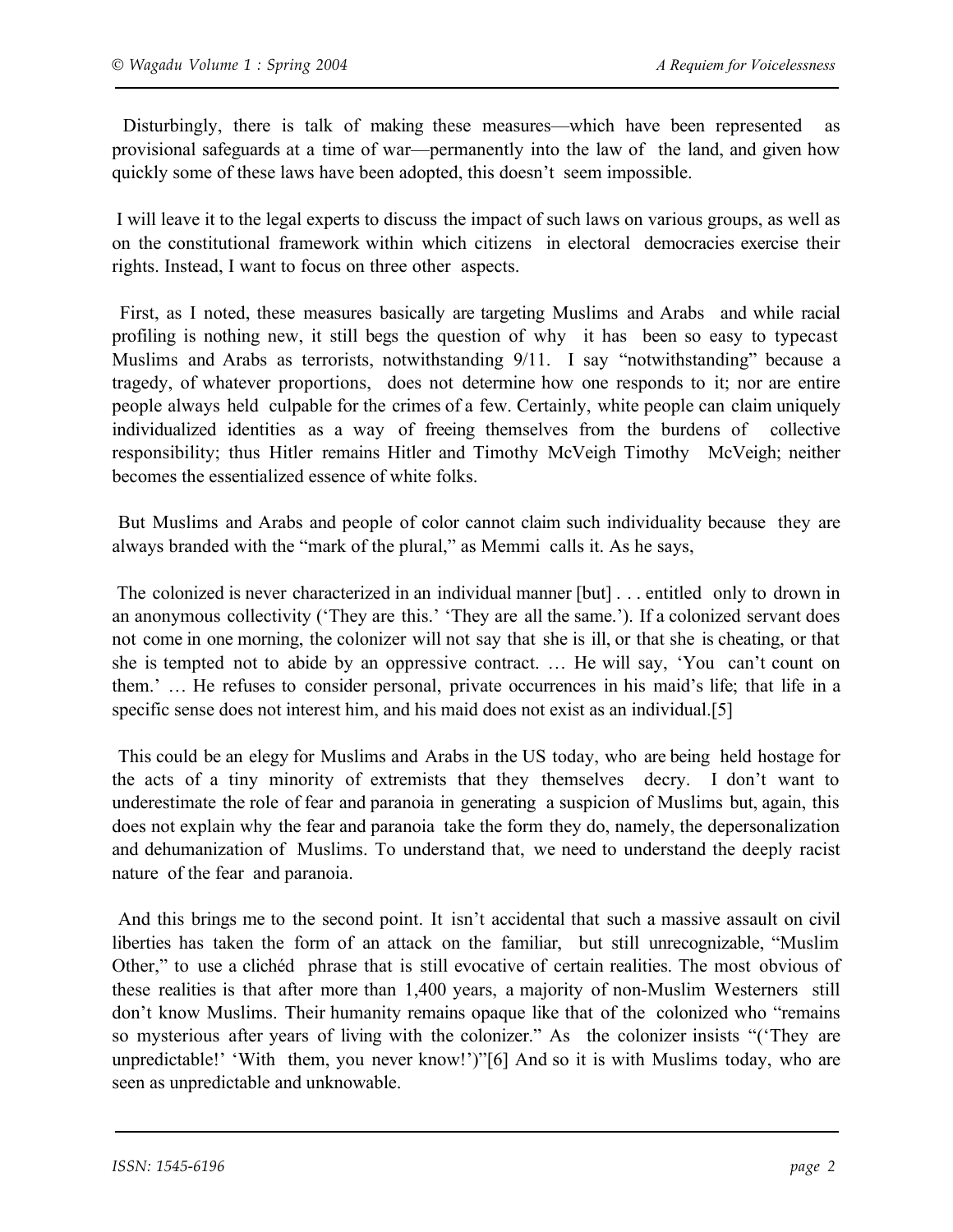That is why I believe that it is not just knowledge of 9/11, but also the lack of knowledge of Muslims and Arabs that has shaped the dominant US-American response to them. In fact, I believe it is the fear generated by an absence of recognition that explains most people's willingness to yield up rights that heretofore they had considered inalienable.

Such people view the problem of civil liberties as a trade-off in which they agree to give up some of their rights—or, at least, don't protest overmuch when those rights are taken away—in order to ensure that the dreaded (Muslim) Other has none.

The fact that such a situation can appear as a trade-off reveals the extent to which most US-Americans can't see any commonalities between themselves and Muslims or Arabs, and, of course, this also keeps them from seeing the connections between what is being done to Muslims today and what might happen to them tomorrow. After all, once a law is on the books, it can target everyone equally.

Lastly, I cannot help seeing the parallels between the assault on civil liberties at home and preemptive wars and killing of civilians, including women and children, abroad. In fact, the doctrine of hostile intent first seems to have been tried out abroad.

Last year, a soldier from Ithaca said in an interview that US troops in Afghanistan "were told there were no friendly forces … If there was anybody there, they were the enemy. We were told specifically that if there were women and children to kill them." Later on, seemingly in an attempt to take the edge off his bald statement, he wrote a letter to the paper clarifying that "we were made aware that the hostile forces of the Whaleback might include women and children. In that event, if those women and children showed hostile intent, we were ordered to kill them as hostile forces ...We were further informed that some of these children are trained starting at a very young age to be soldiers. Knowing this, we could not afford to just dismiss them as noncombatants." [7] Yet, there was no public outcry against the doctrine of hostile intent or killing children because US soldiers can't "afford" to see them as noncombatants, whatever that means!

It is no secret that most US-Americans aren't interested in what their governments do abroad even though methods of repression and control that governments use abroad are eventually imported for the purpose of domesticating critics and "minorities" at home.

My own view is that it is largely a belief in their own particularism that keeps most US-Americans from realizing "what it means to be part of a larger world; in the US, as the song goes, 'we are the world.' And, when the world does intrude upon people's consciousnesses, it generally is in the form of wars, natural disasters, and tales of horrific destitution. Between the violence and the charity that such representations inspire, there is little room for cultivating relationships with others based in mutual recognition or understanding. In fact, the very scale of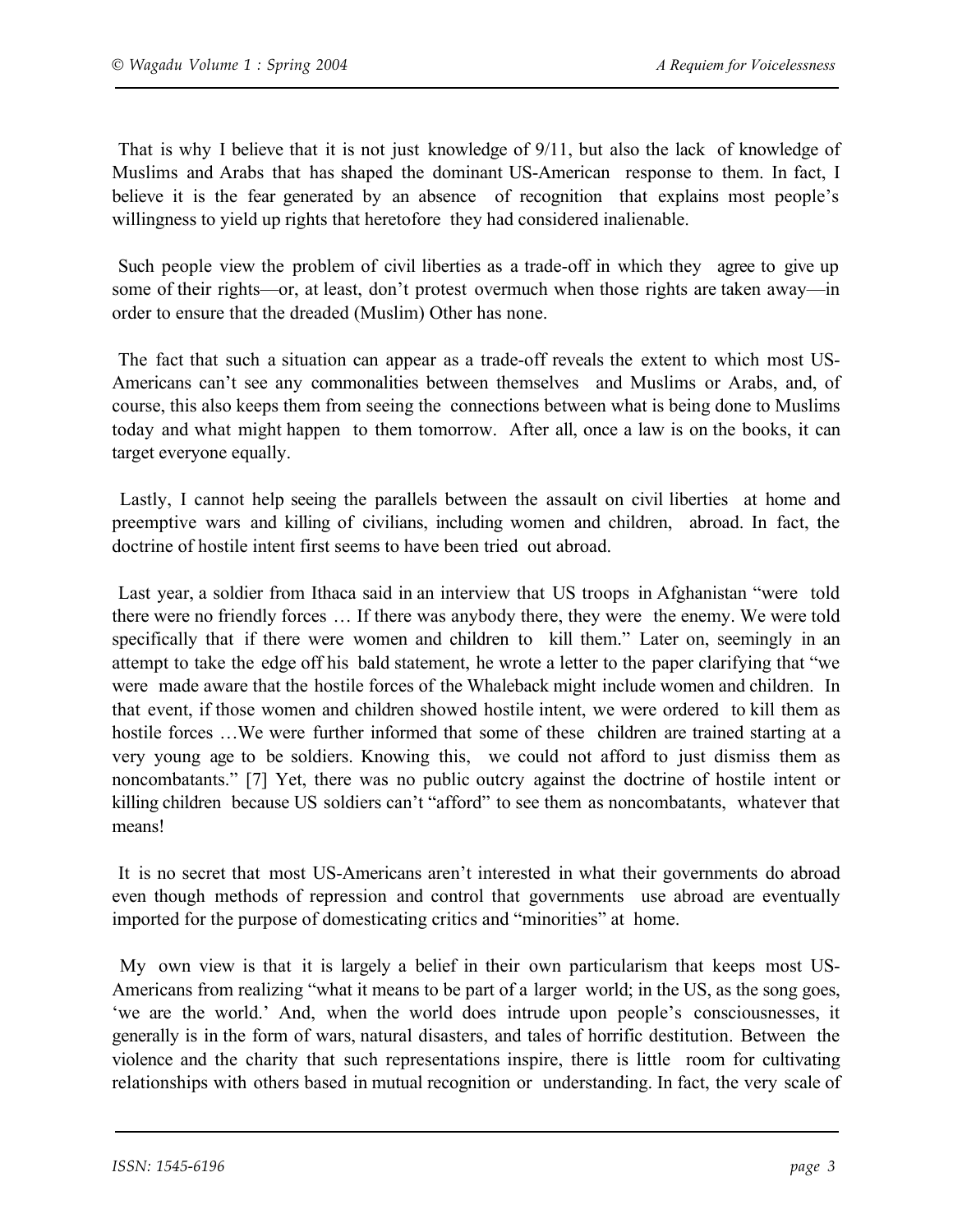US power has convinced its citizens that they don't need to know others since they can go it alone in everything. But one cannot live knowledgeably, ethically, or safely with people if one does not understand them or know in what ways one may be connected to or beholden to them. Ironically, then, US power renders Americans vulnerable to the world by estranging them from it."

This alienation results also from "a Manichean view of the universe in which a morally unique and uniquely moral US is juxtaposed to an evil and dangerous world mired in fanaticism, hatreds, and jealousies. To embrace such a view, however, is to do away with any notion of humility, and even with a sound view of morality since it is not given to a person, let alone to an entire people, to be only good." [8]

It is this view of themselves and others—this peculiar mode of self and Other recognition —that I believe explains the US-American response to 9/11 and Muslims and, therefore also the precarious situation of Muslims and Arabs in the US today.

## On voicelessness

A few hours before the US invasion of Iraq, I wrote a short essay in which I say that trying not to despair and bracing myself emotionally for what is to come, I can't help wondering what it means to live in the world's largest democracy today. As someone who grew up in a country (Pakistan) that has been under the shadow of military rule for most of its life, I was made aware of the powerlessness of people's voices early on. After all, that is essentially what life in a dictatorship is about: the lack of a voice. And, yet, Pakistan's first military ruler, General Ayub Khan, was driven from office because several thousand people came out in the streets to protest his policies. Suddenly, people were willing to give voice to their anger, and their voices mattered.

Today, hundreds of millions of people all around the world, not just the US, have come out in the streets to denounce the Bush administration's policies on Iraq, as well as their own leaders who are backing him. But these voices of protest have produced not a single ripple of recognition from those hunkered down in their ideological bunkers in the White House. The genocidal massacre that is masquerading as a war is to go ahead anyway. Policies, Mr. Bush said, are not made by masses of people in the street. And, yet, it is in the name of giving voice to the Iraqi people that he is going to "liberate" Iraq!

Of course, the US invasion of Iraq has done much more than merely underscore people's voicelessness, but I keep struggling with this issue in part because I haven't had the right to speak freely, in a legal sense, for most of my life and I take it very seriously. However, now that I do have this right, I find that the right to speak does not ensure the right to be heard, that not all voices are equal and that voices of dissent and criticism can be silenced even in a democracy through legal sanctions or through the practice of shaming people by impugning their integrity in the media.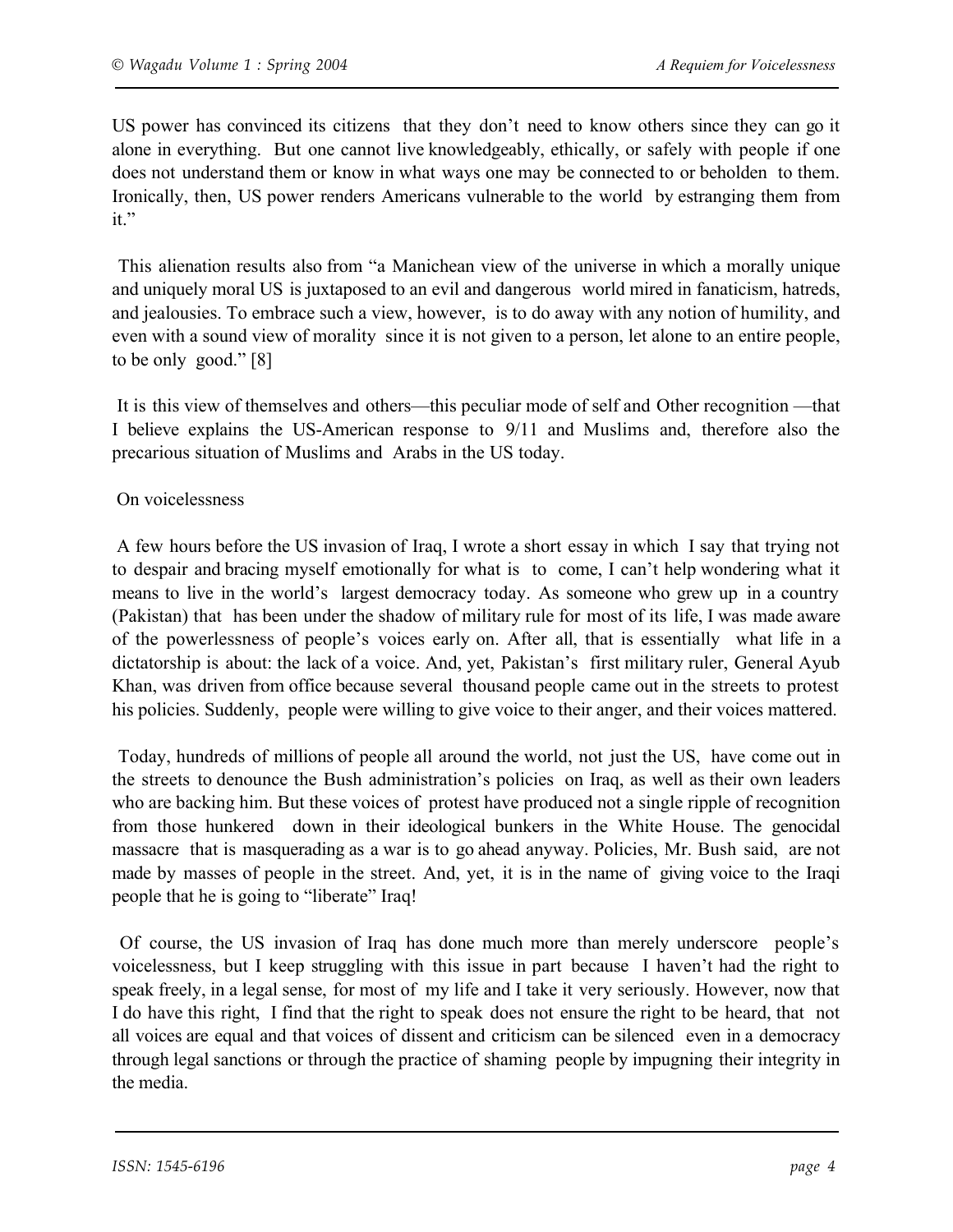For criticizing US foreign policies that are unjust and are breeding anger and resistance on the part of many people and not just Muslims, I have been denounced as a bin Laden sympathizer and a voice that speaks "against us" in both the local and national press. Significantly, my critics have focused not on my arguments, but on the fact that I am a Muslim. Thus, a local critic advised his readers to start asking me why I hate America, a nice sleight of hand that allowed him to displace onto me all the rhetoric about evil Muslims generated by Mr. Bush's "why do they hate us?" demagoguery. I call it demagoguery because "love and hate, good and evil, are never mutually exclusive and … each of us is equally capable of both." Similarly, US policies "may be good and bad and evoke both disapproval and approbation." In fact, this duality defines my own experiences of the US.

I came to the US "after General Zia ul Haq sacked me from the foreign service for having criticized him. Brought to power with US help, Zia had deposed the first democratically elected prime minister of Pakistan, Z.A. Bhutto, and had him executed.

I was among the first women to have been inducted into the foreign service, and would have been an ambassador today, but, dismissed without a trial and fearing for my safety and that of my son's, I fled Pakistan, leaving behind family, home, and friends.

But for the United States' supporting Zia, my life would have been very different.

In the US I returned to graduate school, receiving political asylum during the course of my studies. My life initially was one of newfound poverty, loneliness, single motherhood, and racial hatred directed against my son and myself. Eventually, however, both he and I completed our education and began new careers and new relationships.

But for the United States' giving me asylum, my life would have been very different.

Over the years, I have struggled to make sense of my two lives, lived and unlived, and of my relationship with the US. Clearly, on the one hand, I am a victim of its foreign policy that has brought military rulers like Zia to power in Pakistan. On the other hand, I am also a beneficiary of the US legal and educational systems.

This dual relationship I have with the US mirrors the duality of the US itself. This duality exists in the US's reverence for freedom, democracy and human rights, and its denial and violation of such values when it comes to Muslims, the poor, women and peasants in the 'Third World.' It exists in my neighbor's warning that people who criticize the United States should get out and in a friend's offer of a haven in her home. It exists in the attitude of those who embrace my differentness—as a way to validate their own liberalism—even as they retreat into hurt at any sign of differences between us. It exists in … my being told that, unlike Pakistan, the US is a 'free' country, and in my being labeled 'anti-American' when I use that freedom to decry war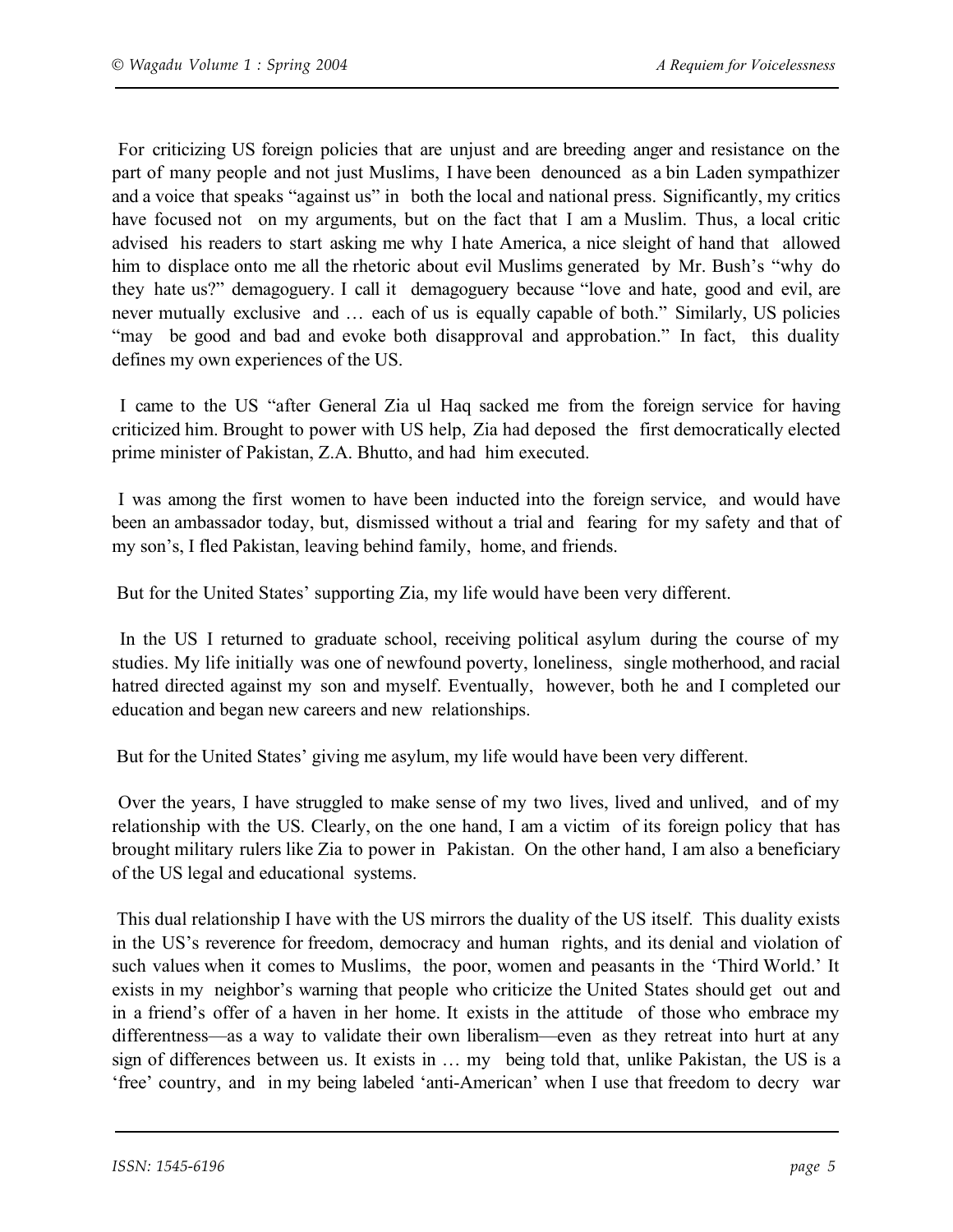and oppression." [9]

I contend that encountering this duality means eventually mirroring it, and this sense of a split self has only been enhanced by the circumstances in which Muslims in the US live today: living in a democracy, we don't enjoy all the rights that come with it.

## Memmi on colonialism

I have so far spoken about Muslims and as a Muslim and I want now to talk about some parallels between colonizers and those US-Americans who are enabling or countenancing the assault on civil liberties of Muslims and Arabs and also those who are perched on the sidelines, paralyzed by fear and uncertainty.

These parallels are suggested by Memmi's critique of French colonialism in Africa; for those who may not know, Memmi was a Tunisian Jew who wrote from the vantage point of both the colonizer and the colonized. As a Jew, he says he identified with the colonizer and yet, the reality of being an African in a colony ensured that he was part of the colonized.

 I generally am not an advocate of quoting random passages from texts, but I thought it might not be inappropriate to do that today. I have purposely maintained Memmi's language, but as you are listening to these passages, you are free to substitute "racism" or "white privilege" or "US domination" every time you hear the word "colonialism."

" It is true that discouraged citizens of free countries tell themselves that they have no voice in the nation's affairs, that their actions are useless, that their voice is not heard, and that the elections are fixed. Such people claim that the press and radio are in the hands of a few, that they cannot prevent war, or demand peace, or even obtain from their elected representatives that for which they were sent to parliament. However, they at least immediately recognize that they possess the right to do so; the potential if not the effective power; that they are deceived or weary, but not enslaved. They try to believe they are free men, momentarily vanquished by hoaxes or stunned by demagogy. Driven beyond the boiling point, they are seized by sudden anger, break their paper chains and upset the politicians' little calculations. ….Thinking it over, they may feel guilty for not revolting more often; after all, they are responsible for their own freedom and if, because of fatigue or weakness or skepticism, they do not use it, they deserve their punishment.[10]

Who can completely rid himself of bigotry in a country where everyone is tainted by it, including its victims?

Not to be the only one guilty can be reassuring, but it cannot absolve.

It is not without detriment that one is willing to live permanently with one's guilt. The